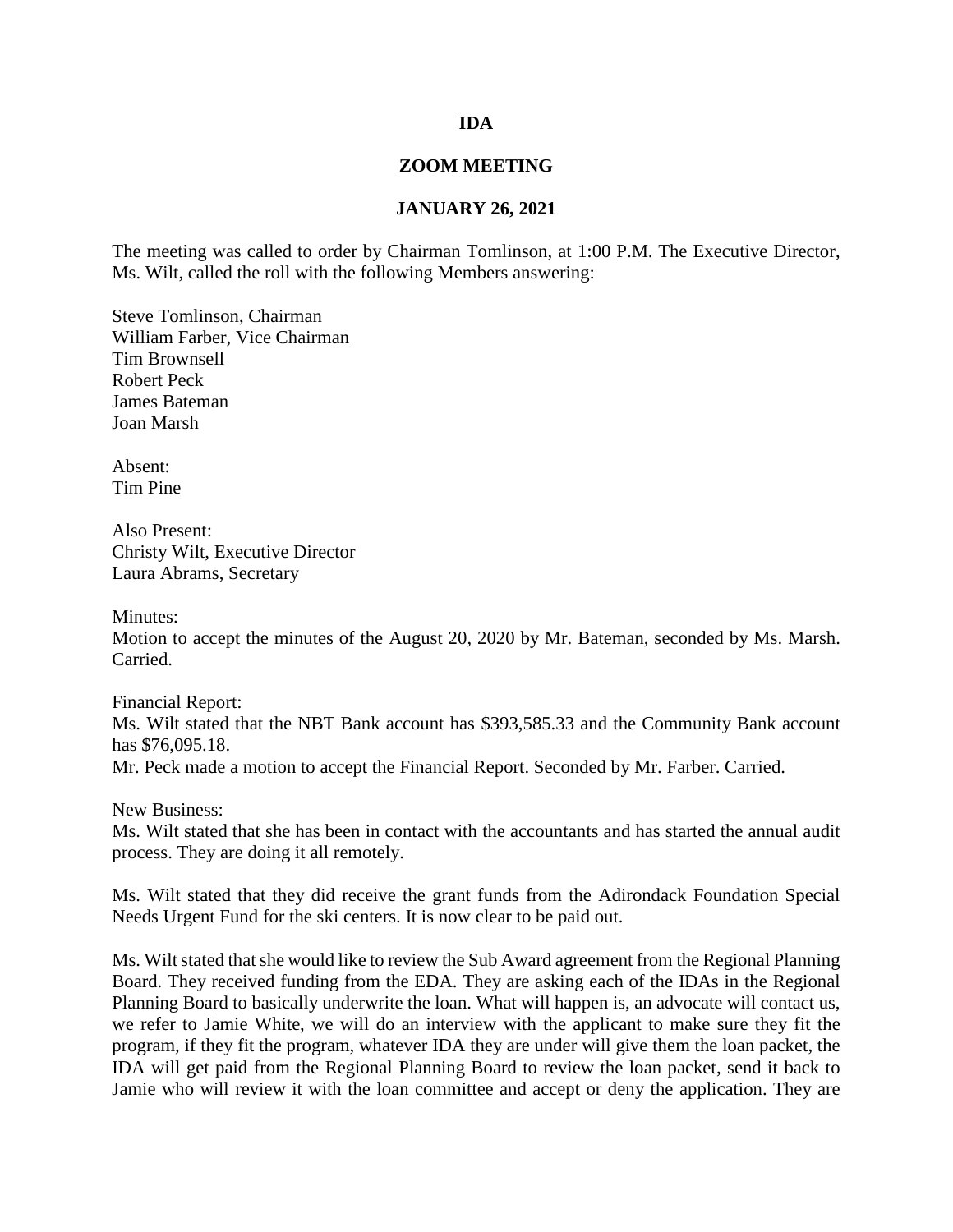asking us to sign a sub-award contract saying that yes, we will do it, they will pay us up to \$10,000. She asked what the thoughts and feelings of the members were.

Chairman Tomlinson asked Ms. Wilt to confirm that it is \$10,000 for each of the ski centers. Ms. Wilt replied that yes, it is.

Mr. Farber asked Ms. Wilt if she felt it was an obligation she can meet. Ms. Wilt stated that she is comfortable with it. She is not anticipating hundreds of these loans. She further stated that they don't have the Birding Festival this year so she does have some time to devote to this.

Mr. Bateman asked who publicizes this. Ms. Wilt stated that she will. It was sent out to all of the businesses as soon as the money was cleared from the EDA. It can be used for equipment purchases, facility upgrades, all related to COVID-19. You can borrow \$25,000 up to \$150,000, the rate is 1.9%.

Mr. Bateman had been asked by a business owner that in the event that they have funds that they have been allocated under one of the COVID programs they no longer need can they return those funds to you or the IDA for further disbursement. Ms. Wilt stated she does not know how something like that would work. It was never our money; they would have to go back to whoever gave them the money.

Mr. Farber made a motion to approve the IDA entering into the sub-award agreement with LCLGRPB that authorizes Ms. Wilt as Executive Director of the IDA to do the work to underwrite these loans on our behalf. Seconded by Mr. Brownsell. Carried.

Ms. Marsh asked Ms. Wilt, all the letters that went out to the businesses are there no other businesses that we can interject into this loan process or is it a done deal. Ms. Wilt stated no it is not done, it is open for anyone that wants to reply and fits the program. She has a 2-page brief summary of the loan program that she will be sending out to all of the chambers and business associations. She will also put it on the IDA's Facebook page and website. Ms. Marsh asked how long it takes to do the process. Ms. Wilt stated that it usually takes 30-45 days.

Mr. Brownsell asked what the payback timeframe is for this program. Ms. Wilt stated it can be up to 84 months.

Ms. Wilt added that with this program the applicant is not required to have a bank denial and there is no application fee or closing costs. Mr. Tomlinson asked about job creation requirements. Ms. Wilt stated that it is a program designed for COVID related issues.

Old Business:

Ms. Wilt requested an Executive Session to discuss the price we would accept if there was an offer for the property on 161 Elm Lake Rd., she believes she has another offer coming in for that property from a different individual.

Mr. Bateman made a motion to enter Executive Session to discuss the Elm Lake Rd. sale price, seconded by Mr. Farber. Carried.